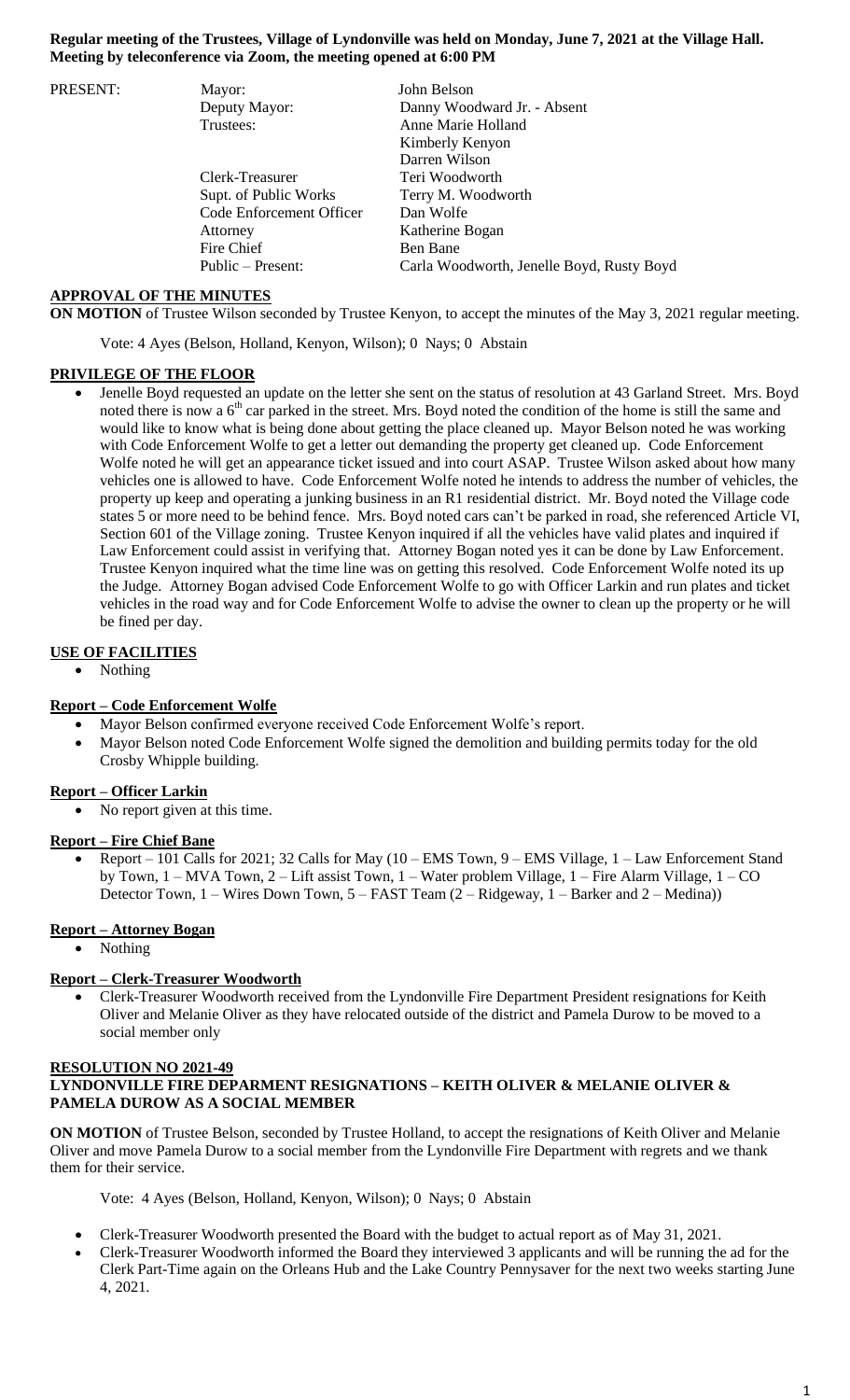**Regular meeting of the Trustees, Village of Lyndonville was held on Monday, June 7, 2021 at the Village Hall. Meeting by teleconference via Zoom, the meeting opened at 6:00 PM**

- Vouchers Abstract A12-1 A12-3 to be paid for 2020-2021
	- General \$ 37,564.51 Water \$ 28,156.09 Sewer \$ 1,269.27 **Grand Total \$ 67,078.99** Vouchers – Abstract A1to be paid for 2021-2022
		- General \$ 40,347.91 Water \$ 2,311.89 Sewer \$ 1,796.78 **Grand Total \$ 44,456.58**

# **RESOLUTION NO 2021-50 VOUCHERS TO BE PAID FOR ABSTRACTS A12-2 – A1**

**ON MOTION** of Trustee Wilson, seconded by Trustee Kenyon, to have Clerk-Treasurer Woodworth pay Abstracts A12-  $2 - A1 \# 15265 - 15315.$ 

Vote: 4 Ayes (Belson, Holland, Kenyon, Wilson); 0 Nays; 0 Abstain

# **Report – Superintendent Woodworth**

- Waste Water Treatment Plant Disinfection Project Superintendent Woodworth presented the Board with 3 resolutions from the MRB Group needed to proceed with the grant process. The Board requested the updated estimate on the project prior to approving the proposed resolutions. The Board discussed where to get the Village's matching funds from. Clerk-Treasurer Woodworth will reach out Jeff Smith from Municipal Solutions regarding funding. Mayor Belson mentioned he'd like to put a line item onto the sewer bills to charge the project back to the residents. Trustee Holland inquired if this was a mandatory upgrade or not. Superintendent Woodworth noted yes, it's a mandatory upgrade. The Board tabled until MRB Group can provide an updated project cost.
- Superintendent Woodworth referenced a letter sent to Robert Smith regarding the tapping of a new water line for 15-19 S Main Street. Superintendent Woodworth noted the letter states the owner will be responsible for the tapping, all materials and the replacement of the new sidewalks. Superintendent Woodworth noted the Village has the bill for Blair Supply for \$1,832.00 and Ontario Tapping for \$1,000.00. Superintendent Woodworth inquired about who's paying for the sidewalk being replaced. Superintendent Woodworth noted letter states the owner would pay for the sidewalk replacement. The Board agreed with the letter that owner will pay for the sidewalks as the letter states. Trustee Wilson noted the Village has addressed and taken care of the part we agreed to pay for. Superintendent Woodworth noted he will inform the owner that per the letter he will be responsible for the sidewalk replacement. Clerk-Treasurer Woodworth noted the Board was in discussion at the last meeting regarding billing the owner for the engineer's fee of \$283.50 for reviewing the plans. Attorney Bogan advised its part of the Village's approval process the owner pays for the engineer's fee, that's not on the Village tax payers to pay. Clerk-Treasurer Woodworth confirmed the owner should be billed for the engineer's fee of \$283.50, the \$1,000.00 tapping fee, the materials from Blair Supply of \$1,832.00, meter of \$1,592.76 minus \$315.00 (cost of one inch meter) should be billed to the owner. Superintendent Woodworth noted he will inform the contractor to bill the owner directly for the sidewalk replacement.

### **RESOLUTION NO 2021-51 BILL ROBERT SMITH FOR WATER TAPPING PROJECT**

**ON MOTION** of Trustee Wilson, seconded by Trustee Kenyon, to authorize Clerk-Treasurer Woodworth to bill Robert Smith/Main Street Lyndonville LLC for the water tapping at 15-19 South Main Street as follows: Engineer's fee of \$283.50, Tapping fee of \$1,000.00, and Materials of \$3,108.85.

Vote: 4 Ayes (Belson, Holland, Kenyon, Wilson); 0 Nays; 0 Abstain

 Superintendent Woodworth noted Trustee Wilson mentioned months ago about appointing an Assistant Superintendent of Public Works creating a line of succession due to Superintendent Woodworth and Public Works Maintenance Worker Gary White both being at or near retirement. Mayor Belson proposed creating the Assistant Superintendent of Public Works position and a \$1.00 per hour pay increase with the title. Trustee Wilson inquired if the position had been offered to anyone yet.

# **RESOLUTION NO 2021-52 CREATE A NEW POSITION – ASSISTANT SUPERINTENDENT OF PUBLIC WORKS**

**ON MOTION** of Trustee Belson, seconded by Trustee Kenyon, to create a new position of Assistant Superintendent of Public Works with a \$1.00 per hour pay rate.

Vote: 4 Ayes (Belson, Holland, Kenyon, Wilson); 0 Nays; 0 Abstain

 Superintendent Woodworth made the recommendation to appoint Devan Freeman to the Assistant Superintendent of Public Works due to the expected retirement of Gary White.